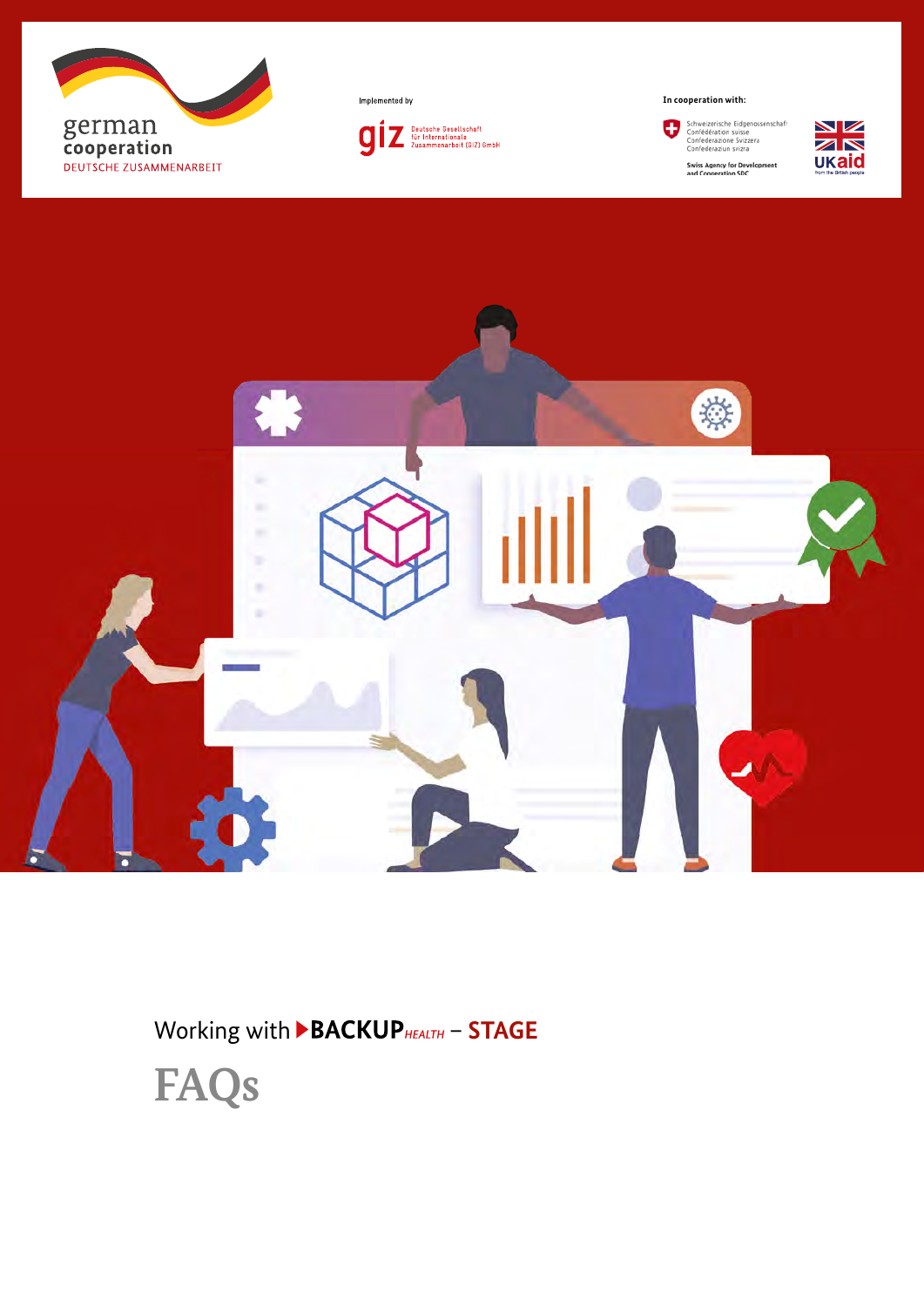#### **Imprint**

**Published by the** Deutsche Gesellschaft für Internationale Zusammenarbeit (GIZ) GmbH

Registered offices Bonn and Eschborn, Germany BACKUP Health Dag-Hammarskjöld-Weg 1-5 65760 Eschborn, Germany +49 (0)6196 79-1599 backup@giz.de www.giz.de/backup

#### **As at**

October 2020

### **Design**

DIAMOND media GmbH, Neunkirchen-Seelscheid, Germany

### **Photo credits**

© GIZ

## **Text** Author's given name and family name

GIZ is responsible for the content of this publication.

## On behalf of the

German Federal Ministry for Economic Cooperation and Development (BMZ); Division 100 Global health policy and financing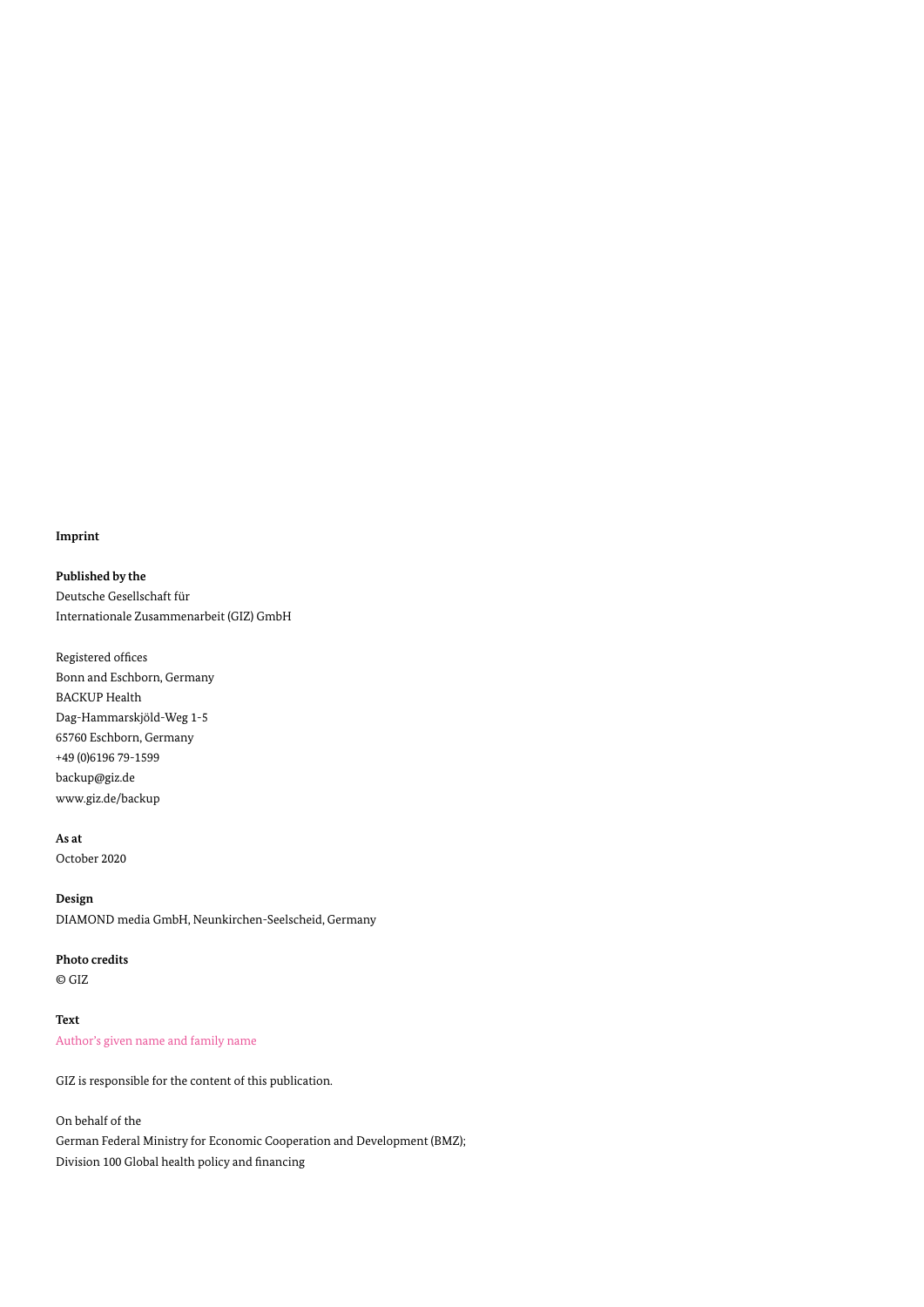| <b>What is STAGE?</b>                              | "STAGE" is a medium- to long-term technical assistance approach that has been<br>launched by the German Development Cooperation's (GIZ) Project BACKUP Health. The<br>aim of STAGE is to strengthen institutions in a country's health system by combining<br>specific technical assistance with organisational development. For implementers of<br>international financing mechanisms (e.g. GF, GAVI, GFF) this means that both identified<br>challenges in grant management as well as overarching management issues in the or-<br>ganization are addressed. STAGE strengthens health systems by enabling the respective<br>organisations in a highly participatory manner to not only address particular challenges<br>but also develop themselves in a sustainable way. STAGE is based on a modular structure,<br>with each module containing several units that address specific challenges in programme<br>implementation. |
|----------------------------------------------------|----------------------------------------------------------------------------------------------------------------------------------------------------------------------------------------------------------------------------------------------------------------------------------------------------------------------------------------------------------------------------------------------------------------------------------------------------------------------------------------------------------------------------------------------------------------------------------------------------------------------------------------------------------------------------------------------------------------------------------------------------------------------------------------------------------------------------------------------------------------------------------------------------------------------------------|
| Who can apply for<br><b>STAGE?</b>                 | STAGE is available for organisations working in the health system of countries who are<br>eligible to apply for BACKUP support. To reflect on whether the approach is a good fit for<br>your needs, please consult complementing documents or the section on requirements for<br>the STAGE applicant below.                                                                                                                                                                                                                                                                                                                                                                                                                                                                                                                                                                                                                      |
| <b>What is the Process</b><br>to Apply?            | Requesting STAGE support follows a similar approach as requesting BACKUP Health<br>support in general:<br>> STAGE Applicants submit a one page project outline to backup@giz.de, which is re-<br>viewed by BACKUP<br>▶ BACKUP and the STAGE Applicant jointly identify appropriate units and define the<br><b>STAGE Applicant's own contributions</b><br>BACKUP sends applicant the application material, STAGE Applicant submits signed<br>application requesting the TA<br>Review and refinement of application with BACKUP                                                                                                                                                                                                                                                                                                                                                                                                    |
| How to choose<br>certain units<br>within a module? | The module list outlines all available units. STAGE Applicants are encouraged to formu-<br>late a clear assignment goal based on their TA needs and select appropriate units for<br>achieving it. BACKUP can provide guidance throughout this process to ensure that the<br>envisioned STAGE assignment is fit for purpose. This includes developing the sequence,<br>schedule and STAGE Applicant's own contribution to the assignment.                                                                                                                                                                                                                                                                                                                                                                                                                                                                                         |
| For how many units<br>can I apply?                 | STAGE Applicants can select up to five units. BACKUP recommends to only select units<br>from one module per assignment. If units from another module are selected, it should be<br>explained how this unit contributes to reaching the overall assignment goal. Applicants<br>may re- apply in the future, for additional modules and units, if desired.<br>Detailed information about the 8 modules and their units is available on our Website.                                                                                                                                                                                                                                                                                                                                                                                                                                                                                |

3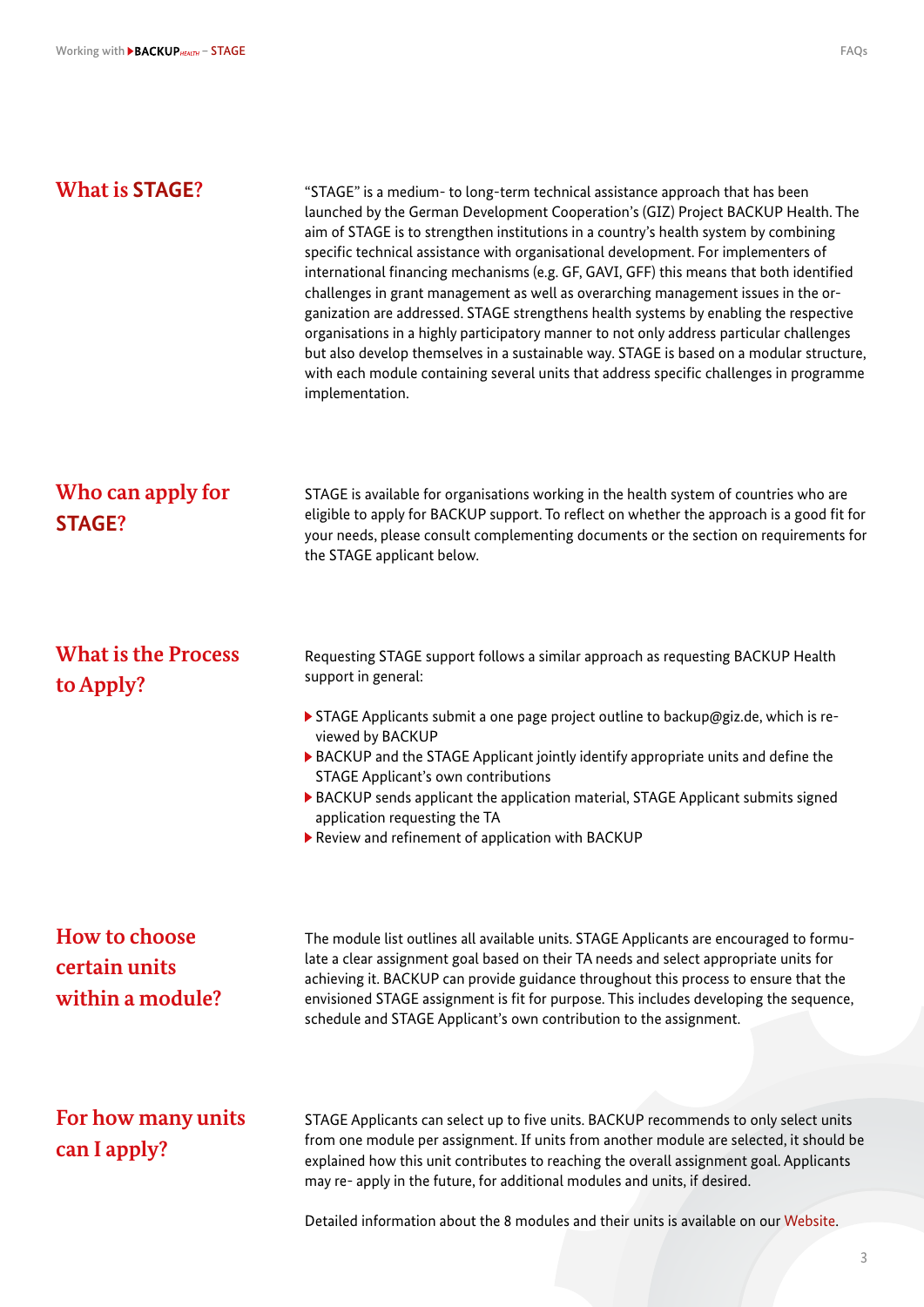# **What exactly do the modules and units cover?**

The 8 modules offered by STAGE cover units in the following categories:

- Planning and Programme Revision
- Managing Data Challenges
- Strengthening Financial Management
- ▶ Distribution and Reporting at the Last Mile Level
- Improved availability and maintenance of laboratory commodities and equipment at all levels
- Guidance for effective PSM at health facility level, including at peripheral levels
- Planning and support capacity for community-based activities and meaningful community engagement
- Anchoring core competencies for working with the Global Fund

## **What is a project outline?**

The project outline is the first step in developing a project with BACKUP. It is a one-page form in which you can provide a short overview of the project you wish to propose.

You can submit the form to [backup@giz.de](mailto:backup%40giz.de?subject=) or directly to a BACKUP adviser with whom you may already be in contact. A BACKUP adviser will then provide feedback and, if the project appears to be a good fit for BACKUP's objectives, the adviser may then invite you to develop a more detailed project proposal.

# **How long does an assignment take and how is it structured?**

STAGE assignments typically take 6 to 18 months, depending on the units selected. As each STAGE assignment is specifically tailored to the applicant's needs, their timelines can vary significantly. In general, they consist of the following steps:

- Preparation and Application (e.g. selecting units, defining STAGE Applicant's contributions)
- Scoping Visit (1 in-country, 10 days)

Together with the STAGE Applicant, change objectives and focus visits will be planned.

Focus Visits (2 in-country, 10 days + 1 remote, 5 days)

STAGE facilitators and STAGE Applicant work together to implement the TA Assignment plan and achieve change objectives. Facilitators will provide additional remote support in between visits.

Follow-up Visits (2 in-country, 5 days + 1 remote, 5 days)

Assess the change objective achievement and strengthening the sustainability of the measure.